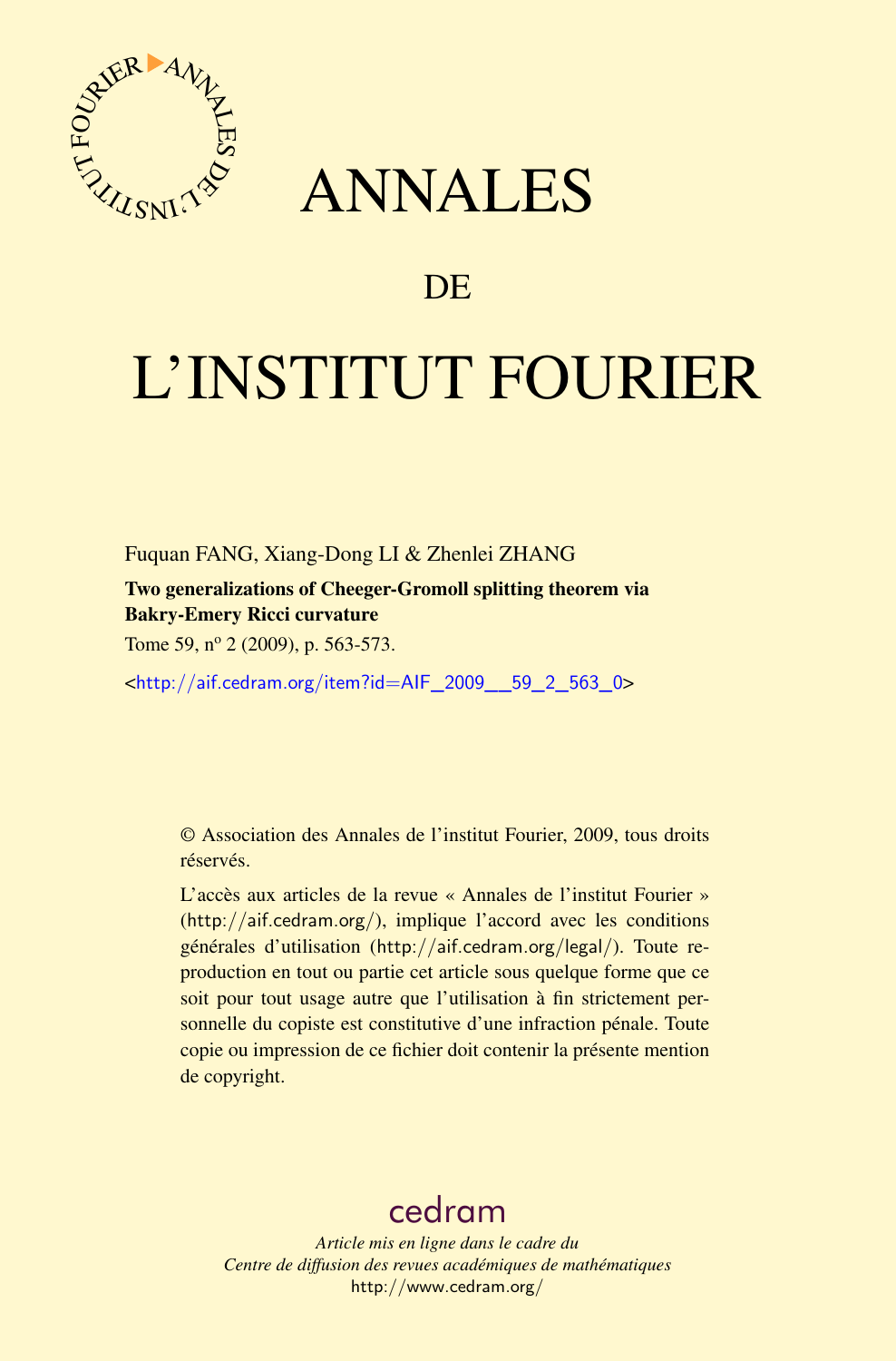### TWO GENERALIZATIONS OF CHEEGER-GROMOLL SPLITTING THEOREM VIA BAKRY-EMERY RICCI CURVATURE

**by Fuquan FANG, Xiang-Dong LI & Zhenlei ZHANG (\*)**

ABSTRACT. — In this paper, we prove two generalized versions of the Cheeger-Gromoll splitting theorem via the non-negativity of the Bakry-Émery Ricci curavture on complete Riemannian manifolds.

Résumé. — Dans cet article, nous obtenons deux généralisations du théorème de scindage de Cheeger-Gromoll sur les variétés riemanniennes complètes à courbure de Ricci non-négative au sens de Bakry-Émery.

#### **1. Introduction**

Cheeger and Gromoll's splitting theorem [\[6\]](#page-10-0) played an important role in the study of manifolds with nonnegative or almost nonnegative Ricci curvature. In this paper, we consider the manifolds with nonnegative Bakry-Émery Ricci curvature and prove two generalized versions of the splitting theorem on such manifolds.

Following Bakry-Émery  $[1]$ , see also  $[17, 3, 15, 12]$  $[17, 3, 15, 12]$  $[17, 3, 15, 12]$  $[17, 3, 15, 12]$  $[17, 3, 15, 12]$  $[17, 3, 15, 12]$  $[17, 3, 15, 12]$ , given a Riemannian manifold  $(M, g)$  and a  $C^2$ -smooth function  $\phi$ , M is said to have nonnegative  $\infty$ -dimensional Bakry-Émery Ricci curvature associated to  $\phi$  if  $Ric + Hess(\phi) \geq 0$ , where Ric denotes the Ricci curvature of q and Hess denotes the Hessian with respect to  $g$ . As pointed out in Lott [\[15\]](#page-10-0), in general, the splitting theorem does not hold for manifolds with nonnegative

*Keywords:* Busemann function, splitting theorem, Bakry-Émery Ricci curvature. *Math. classification:* 53C20, 53C25.

<sup>(\*)</sup> The research of the first author was supported by NSF Grant 19925104 of China, 973 project of Foundation Science of China, and the Capital Normal University.

The research of the second author was partially supported by a Delegation in CNRS (2005-2006) at the Université Paris-Sud, and a special research grant of the School of Mathematical Sciences of Fudan University.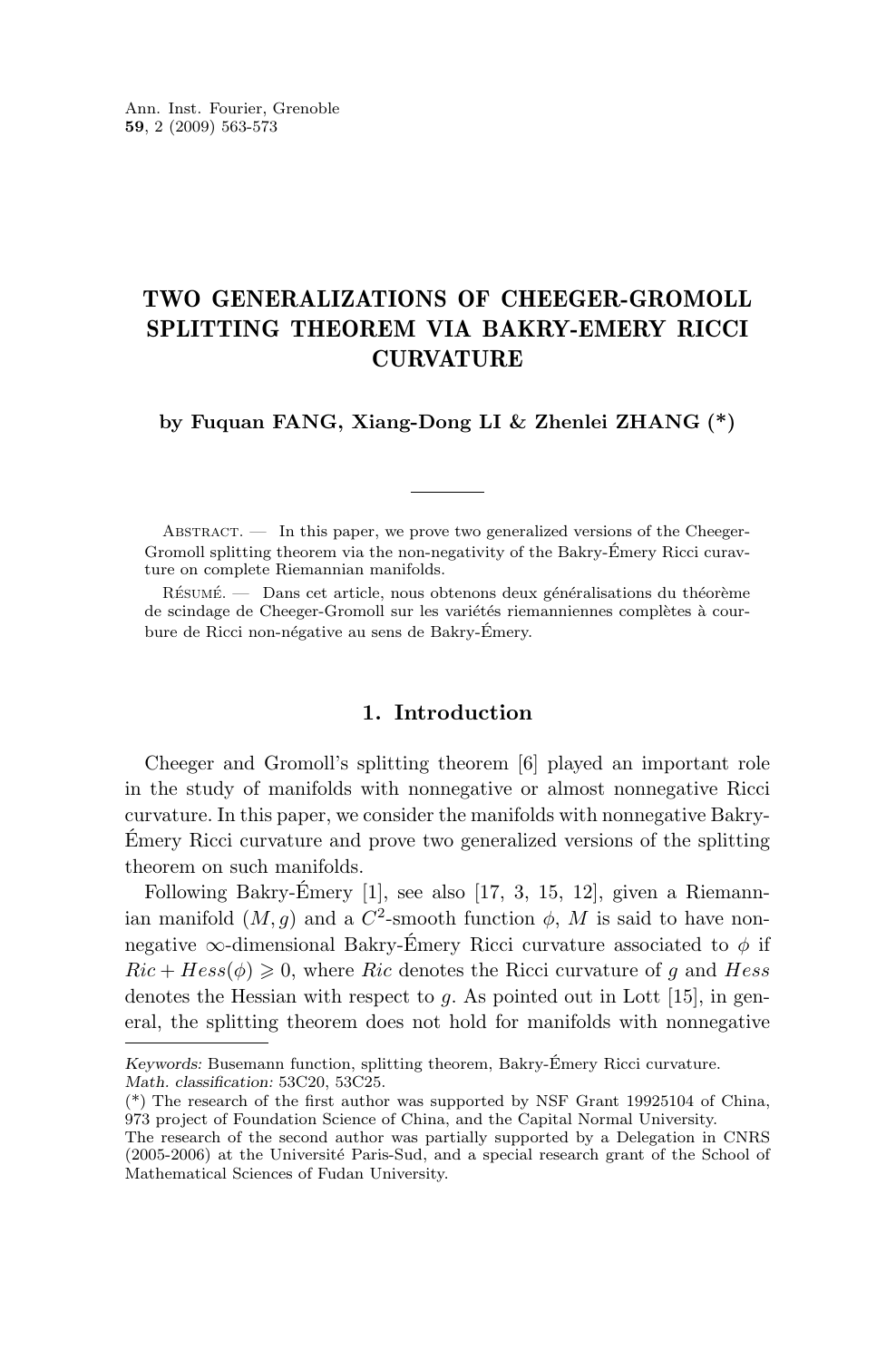<span id="page-2-0"></span>∞-dimensional Bakry-Émery Ricci curvature. A trivial counterexample is given by the hyperbolic *n*-space form  $\mathbb{H}^n$ , where  $Ric + \frac{1}{\delta} Hess(\rho^2) \geq 0$  for some small constant  $\delta > 0$  and the distance function  $\rho$ . Obviously there are many lines in this space but it doesn't split off a line. See [\[19\]](#page-11-0).

If the manifold M is compact and its  $\infty$ -dimensional Bakry-Émery Ricci curvature is positive, then  $\pi_1(M)$  is finite. This was first proved by X.-M. Li [\[13\]](#page-10-0), see also [\[8,](#page-10-0) [19,](#page-11-0) [20,](#page-11-0) [21\]](#page-11-0). Also, from Lott's work [\[15,](#page-10-0) Theorem 1], a compact manifold with nonnegative ∞-dimensional Bakry-Émery Ricci curvature has  $b_1$  parallel vector fields where  $b_1$  is the first Betti number of M, which are orthogonal to the gradient field of  $\phi$ . This indicates that the universal Riemannian covering space of  $(M, g)$  should split off  $b_1$  lines. We confirm this in this paper, as a corollary of the following theorem.

THEOREM  $1.1.$  — Let  $(M, g)$  be a complete connected Riemannian man*ifold with*  $Ric + Hess(\phi) \geq 0$  *for some*  $\phi \in C^2(M)$  *which is bounded above* uniformly on M. Then it splits isometrically as  $N \times \mathbb{R}^l$ , where N is a com*plete Riemannian manifold without lines and* R l *is the* l*-Euclidean space. Furthermore, the function*  $\phi$  *is constant on each*  $\mathbb{R}^l$  *in this splitting.* 

Then the corollary reads as

Corollary 1.2. — *Let* (M, g) *be a closed connected Riemannian manifold with*  $Ric + Hess(\phi) \geq 0$  *for some smooth function*  $\phi$  *on* M. Then *we have an isometric decomposition for its universal Riemannian covering space:*  $\widetilde{M} \cong N \times \mathbb{R}^l$ , where N *is a closed manifold*,  $\mathbb{R}^l$  *is the l-Euclidean space and*  $l \geq b_1$ *, the first Betti number of M. Furthermore, the lifted function of*  $\phi$ *, say*  $\tilde{\phi}$ *, is constant on each*  $\mathbb{R}^l$ -factor.

*If*  $b_1$  *equals the dimension of*  $M$ *, then*  $(M, g)$  *is the flat torus.* 

Another generalized version of splitting theorem can be described as follows. According to [\[2,](#page-10-0) [3\]](#page-10-0), we say that the symmetric diffusion operator  $L = \Delta - \nabla \phi \cdot \nabla$  satisfies the curvature-dimension condition  $CD(0, m)$  if

$$
L|\nabla u|^2 \geqslant \frac{2|Lu|^2}{m} + 2 < \nabla u, \nabla Lu > , \ \ \forall \ u \in C_0^{\infty}(M).
$$

Following the notation used in [\[12\]](#page-10-0), which is slightly different from [\[2,](#page-10-0) [3,](#page-10-0) [15\]](#page-10-0), we define the m-dimensional Bakry-Émery Ricci curvature of  $L = \Delta - \nabla \phi$ .  $\nabla$  on an *n*-dimensional Riemaniann manifold as follows

$$
Ric_{m,n}(L) := Ric + Hess(\phi) - \frac{\nabla \phi \otimes \nabla \phi}{m-n},
$$

where  $m = \dim_{BE}(L) > n$  is called the Bakry-Émery dimension of L, which is a constant and is not necessarily an integer. By [\[2,](#page-10-0) [3,](#page-10-0) [12\]](#page-10-0), we know that  $CD(0, m)$  holds if and only if  $Ric_{m,n}(L) \geq 0$ . We now state the following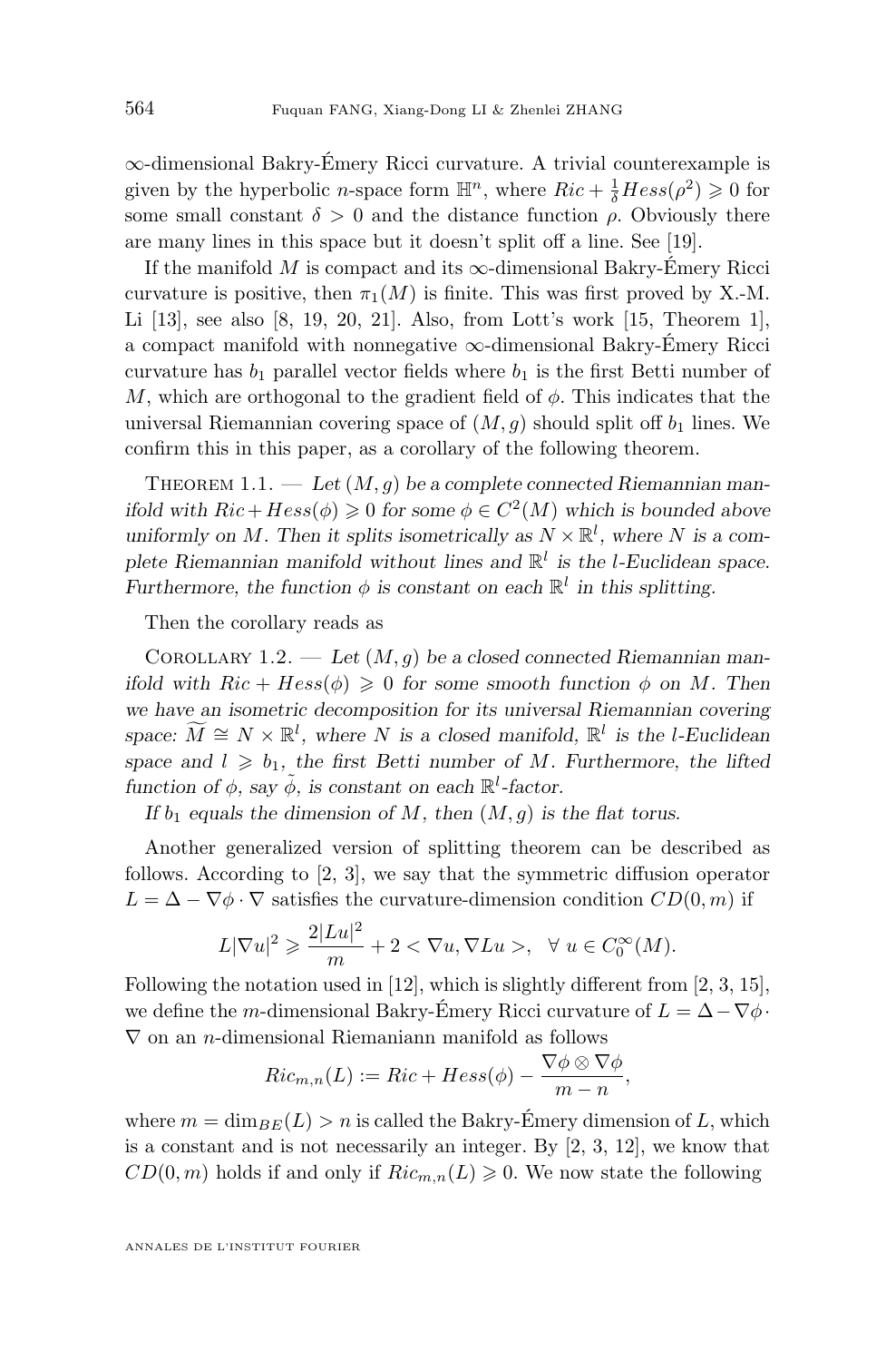THEOREM 1.3. — Let  $(M, g)$  be a complete connected Riemannian *nmanifold and*  $\phi \in C^2(M)$  *be a function satisfying that*  $Ric_{m,n}(L) \geq 0$  *for some constant*  $m = \dim_{BE}(L) > n$  which is not necessarily an integer. Then M splits isometrically as  $N \times \mathbb{R}^l$ , where N is a complete Riemann*ian manifold* N *without line, and* R l *is the* l*-dimensional Euclidean space. Furthermore, the function*  $\phi$  *is constant on each*  $\mathbb{R}^l$ -factor, and N has non*negative* (m − l)*-dimensional Bakry-Émery Ricci curvature.*

The Bakry-Émery Ricci curvature has been widely used in the literature. Recently, it was used by G. Perelman [\[16\]](#page-10-0) to modify R. Hamilton's Ricci flow equation. Our paper provides us with two extensions of the Cheeger-Gromoll splitting theorem on complete Riemannian manifolds via the Bakry-Émery Ricci curvature. We would like to mention that a very relevant and independent paper by Wei and Wylie [\[19\]](#page-11-0) has been posted recently in the Arxiv. One of their results (see Theorem 1.4 in [\[19\]](#page-11-0)) says that if  $M$  is an n-dimensional complete Riemannian manifold with  $Ric + Hess(f) \geq 0$  for some bounded function f and contains a line, then M splits into  $M \cong N^{n-1} \times \mathbb{R}$  and f is constant along the line. This result is originally due to A. Lichnerowicz [\[14\]](#page-10-0).

The paper is organized as follows: In Section 2, we show that the Busemann function associated to the line has parallel gradient field. Then we prove Theorems [1.1,](#page-2-0) [1.3](#page-2-0) and Corollary [1.2](#page-2-0) in Section 3. In Section 4, we give some remarks on the Bakry-Émery Ricci curvature and the Cheeger-Gromoll splitting theorem.

*Acknowledgement. —* The research was initiated during the first author's visit to IHES in 2005 and the second author's visit to the Université Paris-Sud under a support of CNRS (the so-called délégation) in the 2005- 2006 academic year. The very first version of the paper was written in 2006. For some reason, we have not tried to work out quickly this paper for a submission. In December 2005, the second author reported Theorem 1.3 and Theorem [4.1](#page-9-0) in the First Sino-French Conference in Mathematics organized by Zhongshan University at Zhuhai. He would like to thank Professors D. Bakry, G. Besson, J.-P. Bourguignon, B.-L. Chen, D. Elworthy, G.-F. Wei and X.-P. Zhu for their interest and helpful discussions. Finally, we would like to thank the anonymous referee for his careful reading and for helpful suggestions which lead us to improve the paper.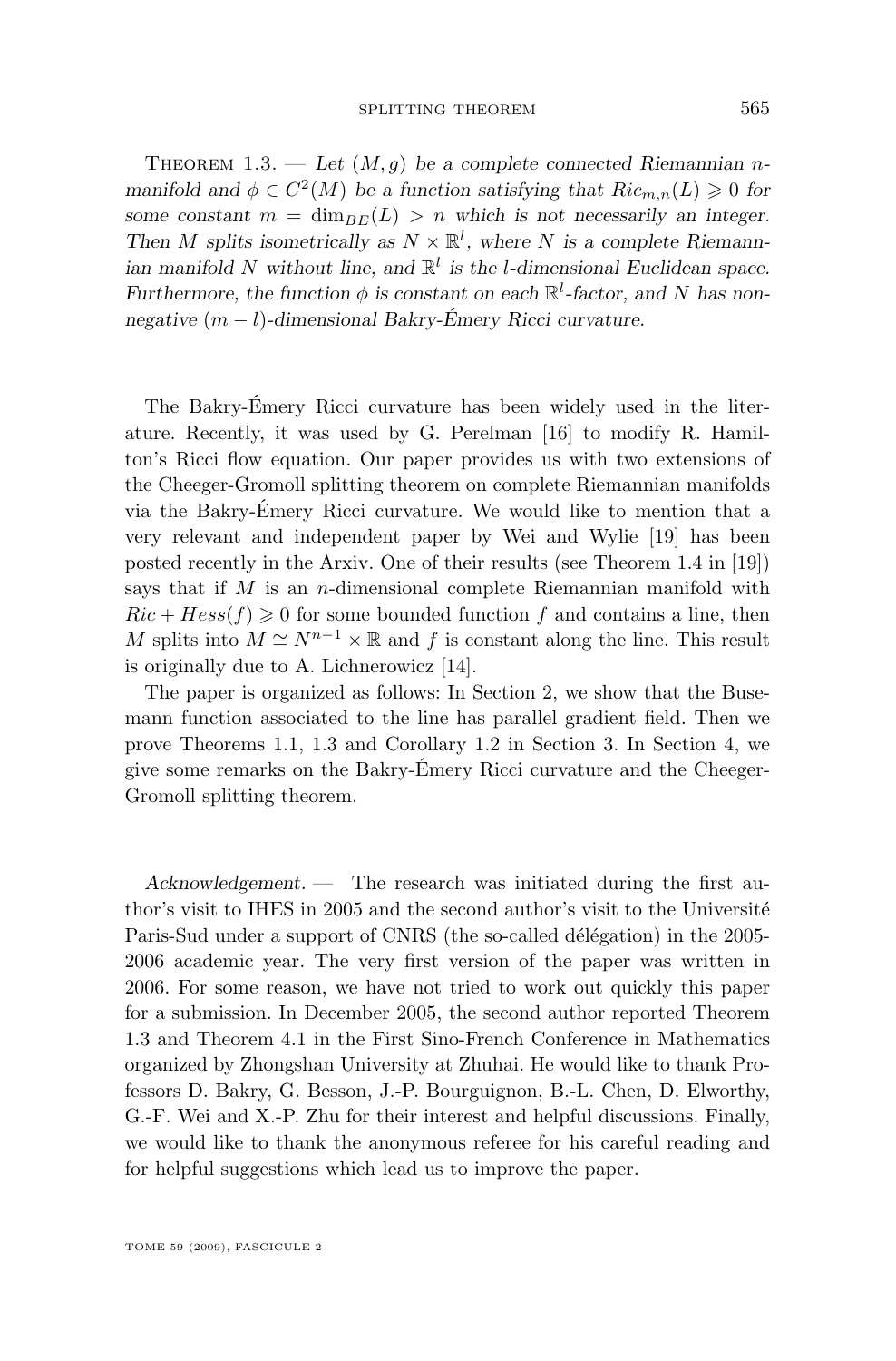#### <span id="page-4-0"></span>**2. Estimation of the Laplacian on Busemann function**

So far, there have been at least three different proofs of the Cheeger-Gromoll splitting theorem. All these proofs amount to showing that the Busemann function is harmonic. The original proof of Cheeger and Gromoll [\[6\]](#page-10-0) uses the Jacobi fields theory and the elliptic regularity. The second one by Eschenburg-Heintze [\[7\]](#page-10-0) uses only the Laplacian comparison theorem on distance function and the Hopf-Calabi maximum principle. The third one, given by Schoen-Yau [\[18\]](#page-10-0), uses the Laplacian comparison theorem on distance and the sub-mean value inequality rather than the maximum principle. For an elegant description of the proof of [\[7\]](#page-10-0), see Besse [\[4\]](#page-10-0). We will follow the lines given by  $[4, 6, 7, 18]$  $[4, 6, 7, 18]$  $[4, 6, 7, 18]$  $[4, 6, 7, 18]$  $[4, 6, 7, 18]$  $[4, 6, 7, 18]$  $[4, 6, 7, 18]$  to prove the *L*-harmonicity of the Busemann function on M.

Assume that  $(M, g)$  is a complete Riemannian manifold and  $\phi \in C^2(M)$ satisfies  $Ric + Hess(\phi) \geq 0$  over M. Fix  $p \in M$  as a base point and denote  $\rho(x) = \text{dist}(p, x)$  the distance function. Given any  $q \in M$ , let  $\gamma : [0, \rho] \to$ M be a minimal normal geodesic from p to q and  $\{E_i(t)\}_{i=1}^{n-1}$  be parallel orthonormal vector fields along  $\gamma$  which are orthogonal to  $\dot{\gamma}$ . Constructing vector fields  $\{X_i(t) = \frac{t}{\rho} E_i(t)\}_{i=1}^{n-1}$  along  $\gamma$  and by the second variation formula, we have the estimate

$$
\Delta \rho(q) \leq \int_0^{\rho} \sum_{i=1}^{n-1} (|\nabla_{\dot{\gamma}} X_i|^2 - \langle X_i, R_{X_i, \dot{\gamma}} \dot{\gamma} \rangle) dt
$$
  
\n
$$
= \int_0^{\rho} \left(\frac{n-1}{\rho^2} - \frac{t^2}{\rho^2} Ric(\dot{\gamma}, \dot{\gamma})\right) dt
$$
  
\n
$$
\leq \frac{n-1}{\rho} + \int_0^{\rho} \frac{t^2}{\rho^2} Hess(\phi)(\dot{\gamma}, \dot{\gamma}) dt
$$
  
\n
$$
= \frac{n-1}{\rho} + \frac{1}{\rho^2} \int_0^{\rho} t^2 \frac{d^2}{dt^2} (\phi \circ \gamma)
$$
  
\n
$$
= \frac{n-1}{\rho} + \langle \nabla \phi, \dot{\gamma} \rangle (q) - \frac{2}{\rho^2} \int_0^{\rho} t \frac{d}{dt} (\phi \circ \gamma) dt
$$
  
\n
$$
= \frac{n-1}{\rho} + \langle \nabla \phi, \dot{\gamma} \rangle (q) - \frac{2}{\rho} \phi(q) + \frac{2}{\rho^2} \int_0^{\rho} \phi \circ \gamma dt.
$$

Thus

(2.1) 
$$
L\rho(q) \leq \frac{n-1}{\rho} - \frac{2}{\rho}\phi(q) + \frac{2}{\rho^2} \int_0^{\rho} \phi \circ \gamma dt, \quad \forall q \in M \setminus cut(p),
$$

where  $\gamma$  is any minimal normal geodesic connecting p and q.

LEMMA 2.1. — Let  $(M, g)$  be a complete Riemannian manifold and  $\gamma$  be *a ray.* If  $Ric + Hess(\phi) \geq 0$  for some smooth function  $\phi$  which is bounded

ANNALES DE L'INSTITUT FOURIER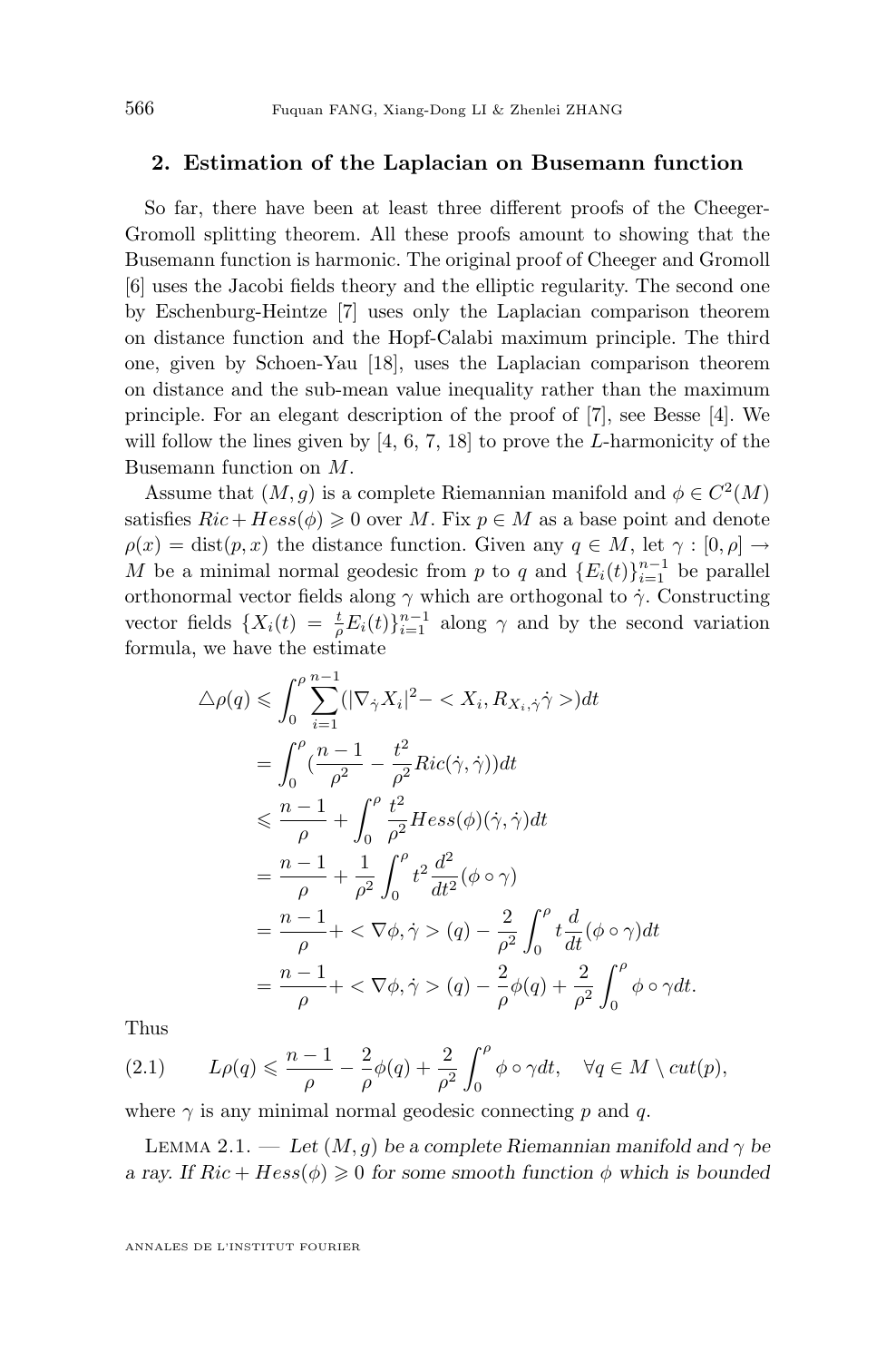<span id="page-5-0"></span>*from above uniformly on*  $M$ *, then the associated Buesman function of*  $\gamma$ *, say*  $b^{\gamma}$ *, satisfies that*  $Lb^{\gamma} \ge 0$  *in the barrier sense.* 

*Remark 2.2.* — We say that a continuous function f on M satisfies  $Lf \geq 0$  in the barrier sense, if for any given  $q \in M$  and  $\epsilon > 0$ , there is a  $C^2$  function  $f_{q,\epsilon}$  in a neighborhood of q, such that  $f_{q,\epsilon} \leqslant f$ ,  $f_{q,\epsilon}(q) = f(q)$ , and  $Lf_{q,\epsilon} \geq -\epsilon$ . Such  $f_{q,\epsilon}$  is called a support function of f. We say that  $Lf \le 0$  in the barrier sense if  $L(-f) \ge 0$  in the barrier sense.

*Proof of Lemma* [2.1.](#page-4-0) — We use the same argument as in [\[4,](#page-10-0) [7\]](#page-10-0), see also Lemma 4.7 of [\[21\]](#page-11-0). Denote  $p = \gamma(0)$ . The Busemann function along the ray  $\gamma$  is defined by  $b^{\gamma}(q) := \lim_{t \to \infty} (t - d(q, \gamma(t)))$ . By [\[4,](#page-10-0) [7,](#page-10-0) [21,](#page-11-0) [18\]](#page-10-0),  $b^{\gamma}$  is 1-Lipshitz. Following [\[4,](#page-10-0) [7,](#page-10-0) [21\]](#page-11-0), for any fixed  $q \in M$ , we define the support functions around  $q$  as follows.

Let  $\delta_{t_k}$  be a minimal geodesic connecting q and  $\gamma(t_k)$ . By [\[4,](#page-10-0) [7,](#page-10-0) [21\]](#page-11-0), there exists a subsequence of  $t_k$  such that the initial vector  $\dot{\delta}_{t_k}(0)$  converges to some  $X \in T_qM$ . Let  $\delta$  be the ray emanating from q and generated by X. Then q does not belong to the cut-locus of  $\delta(r)$  for any  $r > 0$ . So  $b_r^{\gamma}(x) = r - d(x, \delta(r)) + b^{\gamma}(q)$  is  $C^{\infty}$  around q and satisfies that  $b_r^{\gamma} \leqslant b^{\gamma}$ with  $b_r^{\gamma}(q) = b^{\gamma}(q)$ . On the other hand, by the estimate [\(2.1\)](#page-4-0), we have

$$
- Lb_r^{\gamma}(x) = Ld(\delta(r), x) \leq \frac{n-1}{d(\delta(r), x)} - \frac{2\phi(x)}{d(\delta(r), x)} + \frac{2}{d(\delta(r), x)^2} \int_0^{d(\delta(r), x)} \phi \circ \sigma dt
$$

where  $\sigma$  is a minimal geodesic connecting  $\delta(r)$  and x. Thus for any given  $\epsilon > 0$ , when r is large enough,  $Lb_r^{\gamma} \geqslant -\epsilon$  for x in a small neighborhood of q. This shows that  $b_r^{\gamma}$  is the desired support function for  $b^{\gamma}$ . — П

*Remark 2.3.* — If  $b^{\gamma}$  is smooth at q, then  $\nabla b^{+}(q) = \dot{\delta}(0)$ , where  $\delta$  is the ray emanating from q constructed in the proof of Lemma [2.1.](#page-4-0) See [\[6,](#page-10-0) [21\]](#page-11-0).

Lemma 2.4 (The Calabi-Hopf maximum principal). — *Let* (M, g) *be a connected complete Riemaniann manifold,*  $\phi \in C^2(M)$ *, and*  $L = \Delta - \nabla \phi \cdot \nabla$ *.* Let f be a continuous function on M such that  $Lf \geq 0$  in the barrier sense. *Then* f *attains a maximum if and only if it is constant.*

*Proof.* — The proof is similar to the one in [\[5\]](#page-10-0), see also [\[4\]](#page-10-0).  $\Box$ 

LEMMA 2.5. — Let  $(M, g)$  and  $\phi$  be as in Lemma [2.1.](#page-4-0) Suppose M *contains a line*  $\gamma$ , then the Busemann functions  $b^{\pm}$  associated to rays  $\gamma^{\pm}(t) = \gamma(\pm t), t \geq 0$ , are both smooth and satisfy that  $Lb^{\pm} = 0$ .

TOME 59 (2009), FASCICULE 2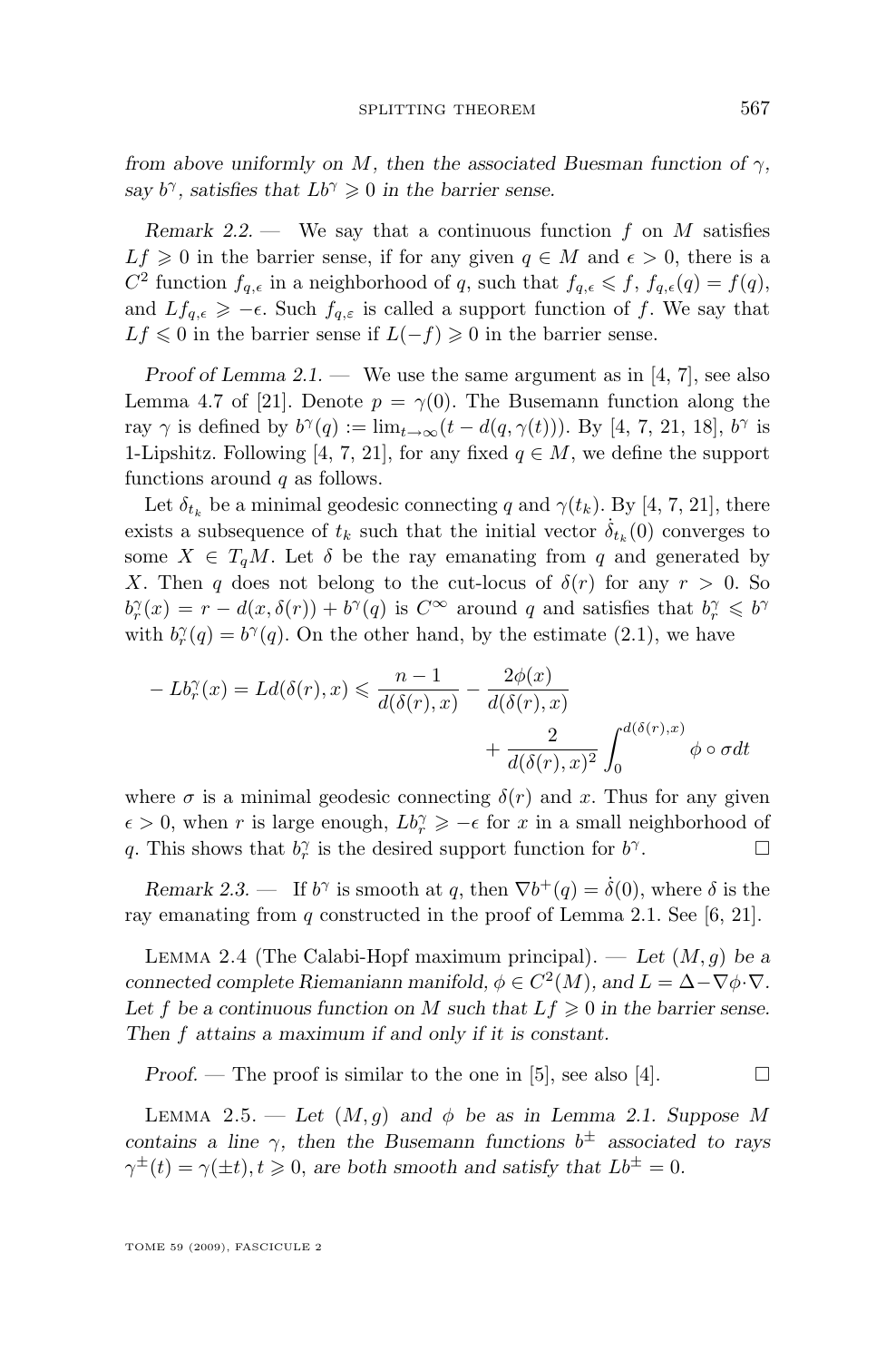<span id="page-6-0"></span>*Proof.* — By Lemma [2.1,](#page-4-0)  $L(b^+ + b^-) \geq 0$  in the barrier sense. On the other hand,  $b^+ + b^- = 0$  on the line  $\gamma$  and the triangle inequality implies that  $b^+ + b^- \leq 0$  over M. So  $b^+ + b^- \equiv 0$  over M by Lemma [2.4.](#page-5-0) Now  $Lb^{+} \geq 0$  and  $L(-b^{+}) = Lb^{-} \geq 0$  show that  $Lb^{+} = 0$  in the barrier sense, then from the elliptic regularity theorem  $b^+$  is smooth and  $Lb^+ = 0$  in the canonical way, cf. section 6.3-6.4 of [\[9\]](#page-10-0). Similarly  $b^-$  is smooth satisfying that  $Lb^- = 0$ .

Next we consider the case where  $Ric_{m,n}(L) \geq 0$ . We have the following

LEMMA 2.6. — Let M be a complete Riemannian manifold,  $\phi \in C^2(M)$ . *Suppose that there exists a constant*  $m > n$  *such that*  $Ric_{m,n}(L) \geq 0$ . Then the Busemann functions  $b^{\pm}$  associated to rays  $\gamma^{\pm}(t) = \gamma(\pm t), t \geq 0$ , are *both smooth and satisfy that*  $Lb^{\pm} = 0$ *.* 

*Proof.* — Let  $b_r^{\gamma}(x) = t - d(x, \delta(r)) + b^{\gamma}(q)$  be the support function defined in the proof of Lemma [2.1.](#page-4-0) By  $[12,$  Remark 3.2 $]$ (pp. 1317-1318), we have the Laplacian comparison theorem

$$
Ld(\cdot,x)|_y\leqslant \frac{m-1}{d(y,x)},\ \ \forall\ x\in M,\ y\in M\setminus cut(x).
$$

This yields that

$$
Lb_r^{\gamma}(x) = -Ld(x, \delta(r)) \geqslant -\frac{m-1}{d(x, \delta(r))}.
$$

Hence,  $Lb^+ \geq 0$  holds in the barrier sense. Similarly,  $Lb^- \geq 0$  holds in the barrier sense. By the same argument as used in the proof of Lemma [2.5,](#page-5-0) we can conclude the result. Below we follow [\[18\]](#page-10-0) to give an alternative proof of Lemma 2.6. Indeed, for all  $\psi \in C_0^{\infty}(M)$  with  $\psi \geq 0$ , and for all  $t > 0$ ,

$$
\begin{aligned} \int_M L b_t^\gamma \psi d\mu &= - \int_M L d(x, \gamma(t)) \psi d\mu \\ &\geqslant - \int_M \frac{m-1}{d(x, \gamma(t))} \psi d\mu. \end{aligned}
$$

Taking  $t \to \infty$ , we have  $Lb^+ \geq 0$  in the sense of distribution. Similarly,  $Lb^{-} \geq 0$ . Hence  $L(b^{+} + b^{-}) \geq 0$  holds in the sense of distribution. By the strong maximum principle, since the L-subharmonic function  $b^+ + b^-$  has an interior maximum on the geodesic ray  $\gamma$ , it must be identically constant. Thus,  $b^+ + b^- = 0$ ,  $Lb^{\pm} = 0$  and  $b^{\pm}$  are smooth.

Lemma 2.7. — *Under the conditions as in Lemma [2.5](#page-5-0) or Lemma 2.6,*  $\nabla b^+$  and  $\nabla b^-$  are unit parallel vector fields.

ANNALES DE L'INSTITUT FOURIER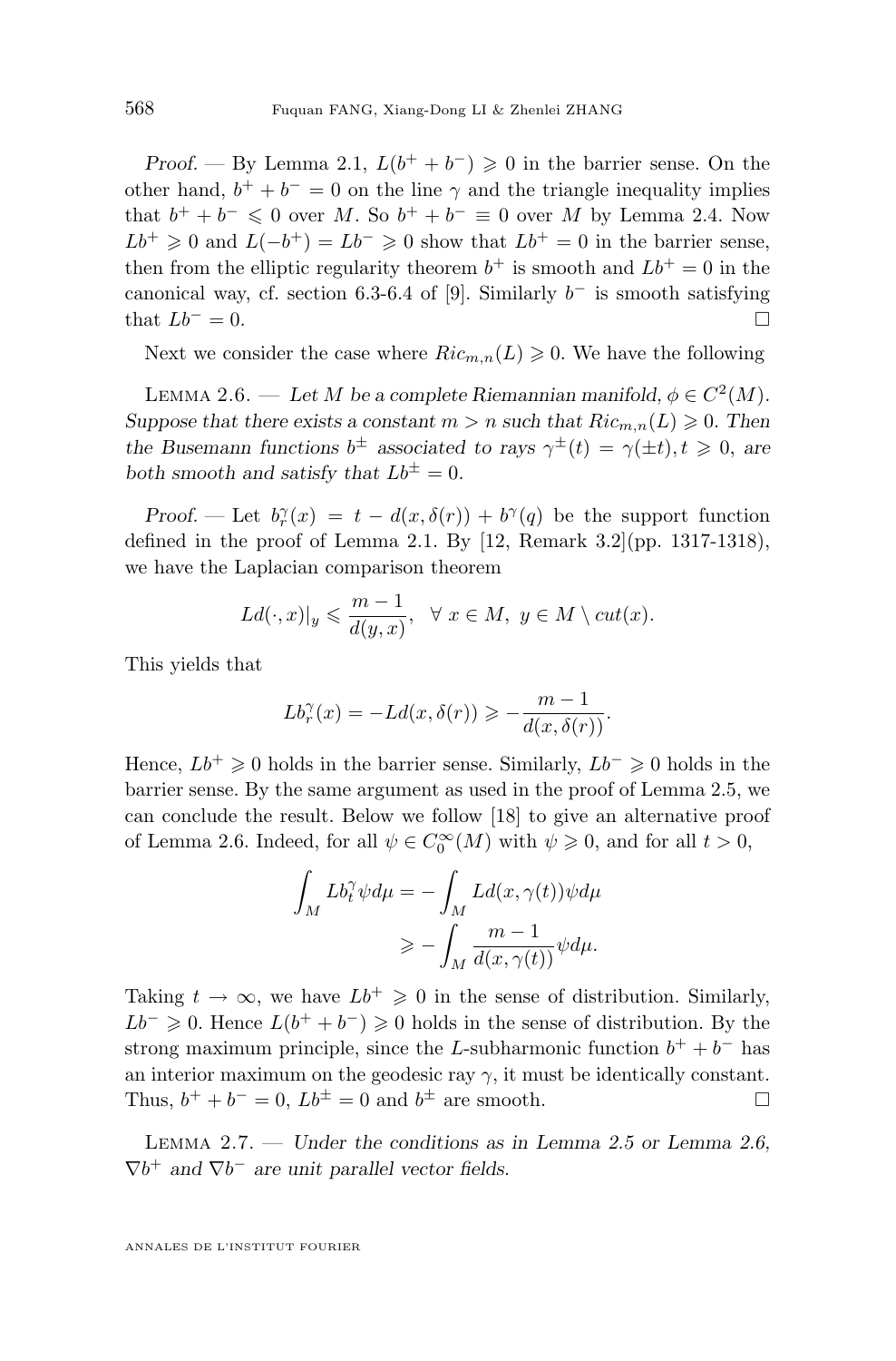<span id="page-7-0"></span>*Proof.* — By Remark [2.3,](#page-5-0)  $\nabla b^{\pm}$  are normal vector fields. To show they are parallel, we will use a generalized version of the Bochner-Weitzenböck formula. By Bakry-Emery [\[1\]](#page-10-0), for any smooth function  $\psi$ , we have

$$
(2.2) \ L|\nabla\psi|^2 = 2|\nabla^2\psi|^2 + 2 < \nabla L\psi, \nabla\psi > +2(Ric + Hess(\phi))(\nabla\psi, \nabla\psi).
$$

Using Lemma [2.5](#page-5-0) or Lemma [2.6](#page-6-0) and applying (2.2) to  $\psi = b^{\pm}$ , we see that  $0 = L|\nabla b^{\pm}|^2 \geq 2|\nabla^2 b^{\pm}|^2$  over M, since  $Ric + Hess(\phi) \geq 0$  in both cases. Now the result follows.

#### **3. Proof of Theorems [1.1](#page-2-0) and [1.3](#page-2-0)**

We now are in a position to give a

*Proof of Theorems* [1.1](#page-2-0) and [1.3.](#page-2-0) — By Lemma [2.7,](#page-6-0)  $X = \nabla b^{+}$  is a parallel unit vector field. Let  $\phi(t) = e^{tX}$  be the one-parameter transformation group of isometries generated by X. The level surface  $N = \{x|b^+(x) = 0\}$  is a totally geodesic submanifold of M, and the induced metric  $h<sub>N</sub>$  from g is complete. Define the map  $F: N \times \mathbb{R} \to M$  by

$$
F(p,t) = \phi(t)(p).
$$

We have  $\frac{d}{dt}b^+(\phi(t)p) = |\nabla b^+|^2(\phi(t)p) \equiv 1$ . This implies  $F(N,t) \subset \{x \in$  $M|b^+(x) = t$ . We claim that F is bijective. In fact, for any  $x \in M$ , letting  $q \in N$  be the nearest point to x and  $\gamma$  be the shortest normal geodesic from q to x, then  $\dot{\gamma}(q) = X(q)$  and  $\gamma(t) = \phi(t)q$  by the uniqueness of the geodesic, as  $\phi(t)q$  is obviously a normal geodesic. So  $x \in \gamma \subset \text{Im}(F)$ . This proves that F is surjective. By the semi-group property  $F(\cdot, t) \circ F(\cdot, s) = F(\cdot, t + s)$ , F is injective. The claim follows.

Next we prove that F is an isometry. To do so, notice that  $F(\cdot, t)$  maps N isometrically onto  $\{x \in M | b^+(x) = t\}$  via  $\phi(t)$ . So it suffices to show that for any vector  $v \in TN$ , we have

$$
\langle dF(\cdot,t)(v), dF(\frac{\partial}{\partial t}) \rangle = \langle d\phi(t)(v), X \rangle \equiv 0.
$$

This is obviously true since  $d\phi(t)(TN) \perp X$ . So F is an isometry.

Now identifying  $(M, g)$  with  $(N \times \mathbb{R}, h_N \otimes dt^2)$  and applying  $(2.2)$  to  $\psi = b^+,$  we get

$$
0 = L|\nabla b^+|^2 = 2(Ric + Hess(\phi))(\nabla b^+, \nabla b^+) = 2\frac{\partial^2}{\partial t^2}\phi.
$$

So  $\phi$  is linear on each line of M. Since  $\phi$  is bounded from above, it must be constant on each line. This proves Theorem [1.1.](#page-2-0)

TOME 59 (2009), FASCICULE 2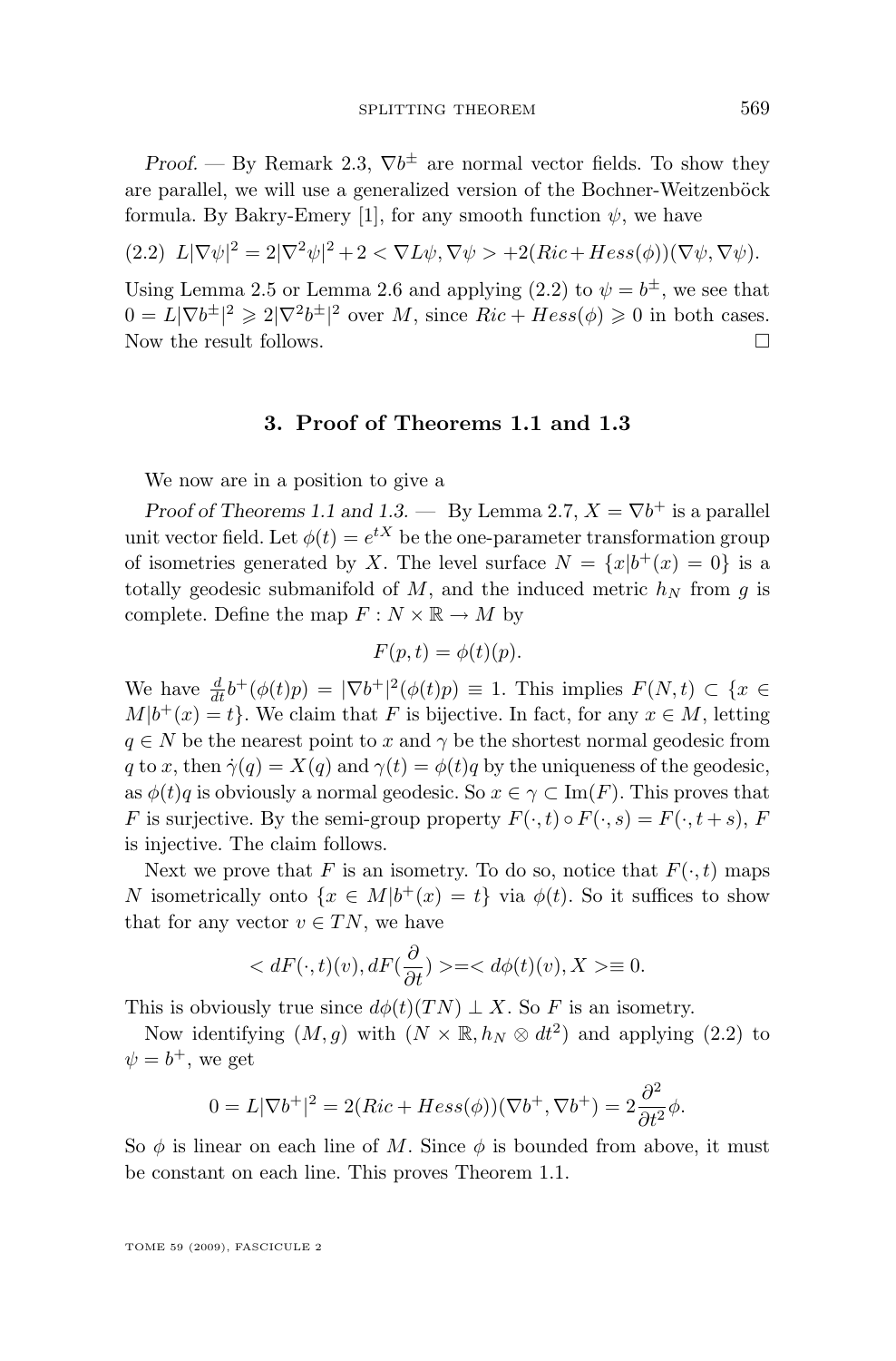Finally, if  $Ric_{m,n}(L) \geq 0$ , then  $(2.2)$  yields

$$
0 = \frac{\partial^2}{\partial t^2} \phi \geqslant \frac{1}{m-n} |\frac{\partial}{\partial t} \phi|^2.
$$

So  $\phi$  is constant along each line of M and Theorem [1.3](#page-2-0) follows.  $\Box$ 

*Proof of Corollary [1.2.](#page-2-0) —* By Theorem 1.1 and using the same argument as Cheeger and Gromoll in [\[6\]](#page-10-0) we conclude.  $\square$ 

*Remark 3.1. —* All the arguments in the proof of Theorem [1.1](#page-2-0) depend only on the fact that the limit

$$
\overline{\lim}_{\rho \to \infty} \frac{1}{\rho^2} \int_0^{\rho} \phi \circ \sigma dt \leq 0
$$

on any ray  $\sigma$ , see Estimate [\(2.1\)](#page-4-0). If so, then Theorem [1.1](#page-2-0) remains true. In particular, if  $\frac{\phi(q)}{d(p,q)} = o(1)$  as  $\frac{1}{d(p,q)} \to 0$ , where p is a fixed base point, then Theorem [1.1](#page-2-0) and all corollaries considered above still hold.

Finally we state an alternative result about the splitting theorem, where the boundedness of the potential function  $\phi$  is removed.

COROLLARY 3.2. — Let  $(M, g)$  be an open complete connected Rie*mannian manifold and* X *be a unit parallel vector field. If*  $Ric+Hess(\phi) \geq$ cg for some  $\phi \in C^2(M)$  and a constant  $c > 0$ , then  $(M, g)$  splits off a line. *In particular, any open shrinking Ricci soliton with a parallel vector field splits off a line.*

Recall that a Riemannian manifold  $(M, g)$  is a shrinking Ricci soliton if there exists a smooth function f such that  $Ric + Hess(f) = cg$  for some positive constant c.

*Proof.* — By the result of [\[19,](#page-11-0) [20\]](#page-11-0), such a manifold M has finite fundamental group  $\pi_1(M)$ . Denote by  $(M, \tilde{g})$  the universal Riemannian covering of  $(M, g)$  and let  $\tilde{X}$  be the lifting of X. Let  $\phi(t) = e^{t\tilde{X}}$  and N be a maximal integral submanifold of  $\tilde{X}^{\perp}$ , the distribution orthogonal to  $\tilde{X}$ . Define the map  $F$  as in the proof of Theorem [1.1](#page-2-0) and Theorem [1.3.](#page-2-0) Then it can be shown that  $F$  is an isometry by the simply connectedness of  $M$ . So we can identify  $(\widetilde{M}, \widetilde{g})$  with  $(N \times \mathbb{R}, h_N \otimes dt^2)$ , where  $h_N$  is the restriction of  $\widetilde{g}$  on N. Then the vector field  $\tilde{X}$  equals  $\frac{\partial}{\partial t}$  and is invariant under the action by  $\pi_1(M)$ . We claim that  $\pi_1(M)$  acts trivially on the R-factor.

Suppose not, then there is  $\alpha \in \pi_1(M)$  and  $(z_0, t_0) \in N \times \mathbb{R}$  such that  $\alpha(z_0, t_0) = (z_1, t_1)$  with  $t_0 \neq t_1$ . Then  $\alpha$  must maps the line  $\{z_0\} \times \mathbb{R}$ isometrically onto the line  $\{z_1\} \times \mathbb{R}$  in the same direction and maps the slice  $N \times \{t_0\}$  onto the slice  $N \times \{t_1\}$ , because it preserves  $\frac{\partial}{\partial t}$ . Denote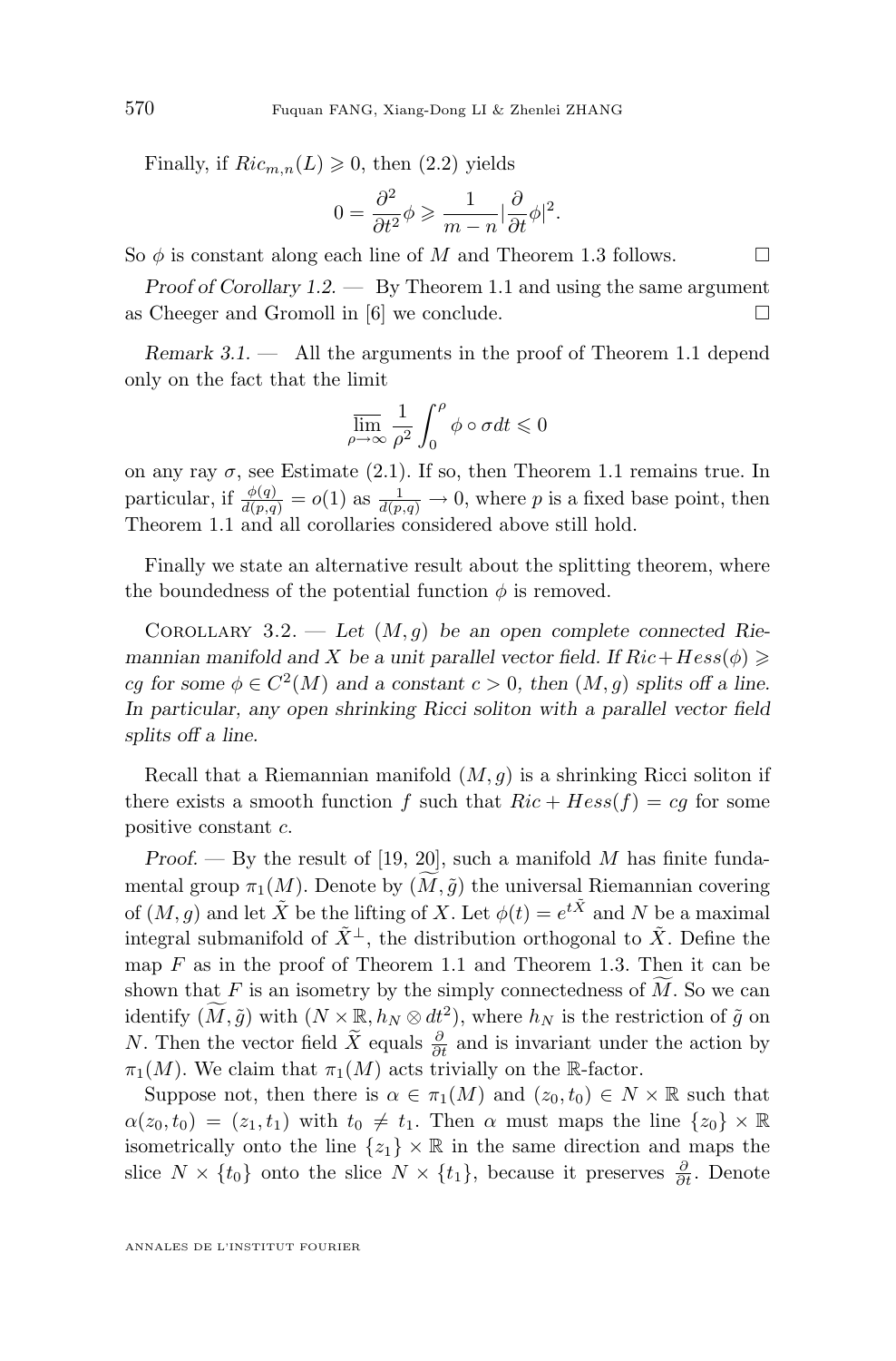<span id="page-9-0"></span>by  $p : N \times \mathbb{R} \to \mathbb{R}$  the projection to the R-factor and  $i : \mathbb{R} \to N \times \mathbb{R}$  the injection  $i(t) = (z_0, t)$ . Then  $\bar{\alpha} = p \circ \alpha \circ i$  is a translation on R with variation  $t_1 - t_0 \neq 0$ . Now  $\{\bar{\alpha}^k = p \circ \alpha^k \circ i\}_{k=1}^{\infty}$  forms a subgroup of the isometry group of R, which is generated by a translation. This shows that  $\alpha$  is a free element of  $\pi_1(M)$ , which contradicts the finiteness of  $\pi_1(M)$ . Hence  $\pi_1(M)$ acts trivially on the R-factor and consequently the base manifold  $(M, g)$ splits off a line.  $\Box$ 

It is natural to ask the following questions.

*Question 1. —* Construct a compact Riemannian manifold with negative Ricci curvature somewhere and with positive Bakry-Émery-Ricci curvature everywhere.

*Question 2.* — Let  $(M, g)$  be an open complete Riemannian manifold with  $Ric + Hess(\phi) \geqslant cg$  for some function  $\phi \in C^2(M)$  and some constant  $c \in \mathbb{R}$ . If  $(M, g)$  contains a line, does it really split off a line? In particular, is it true on a shrinking Ricci soliton?

#### **4. The Gromov precompactness theorem**

By the Bishop-Gromov volume comparison theorem for the weighted volume measure and using the standard argument as used in Gromov's original proof [\[10,](#page-10-0) [11\]](#page-10-0) for his famous theorem, we can extend the Gromov precompactness theorem to compact Riemannian manifolds with weighted measures via the finite dimensional Bakry-Émery Ricci curavture. More precisely, we have the following

THEOREM  $4.1.$  — Let  $\mathcal{M}(m, n, d, K)$  be the set of *n*-dimensional com*pact Riemannian manifolds* (M, g) *equipped with* C 2 *-weighted volume measures*  $d\mu = e^{-\phi}dv$  *such that:*  $n \leq d$  *dim<sub>BE</sub>*(*L*)  $\leq m$ *, diam*(*M*)  $\leq d$ *, and*  $Ric_{\dim_{BE}(L),n}(L) \geq K$ , where  $\dim_{BE}(L)$  is the Bakry-Emery dimension of *the diffusion operator*  $L = \Delta - \nabla \phi \cdot \nabla$ . Then  $\mathcal{M}(m, n, d, K)$  is precompact *in the sense of the measured Gromov-Hausdroff convergence.*

To our knowledge, at least in the case  $\dim_{BE}(L) = m$  and  $\phi \in C^{\infty}(M)$ , Theorem 4.1 has been already pointed out by Lott [\[15,](#page-10-0) Remark 3, p. 881]. Indeed, if  $L = \Delta - \nabla \phi \cdot \nabla$  is a symmetric diffusion operator with  $Ric_{m,n}(L) \geq K$  for some  $m \geq n$  and  $K \in \mathbb{R}$ , then it is obviously true that  $Ric_{m',n}(L) \geq K$  for all  $m' \geq m$ . So, if  $\dim_{BE}(L) \leq m$  and if  $Ric_{\dim_{BE}(L),n}(L) \geqslant K$ , then obviously we have  $Ric_{m,n}(L) \geqslant K$ . Therefore, Theorem 4.1 can be recaptured from the above mentioned result due to Lott [\[15\]](#page-10-0), which holds obviously when  $\phi \in C^2(M)$ .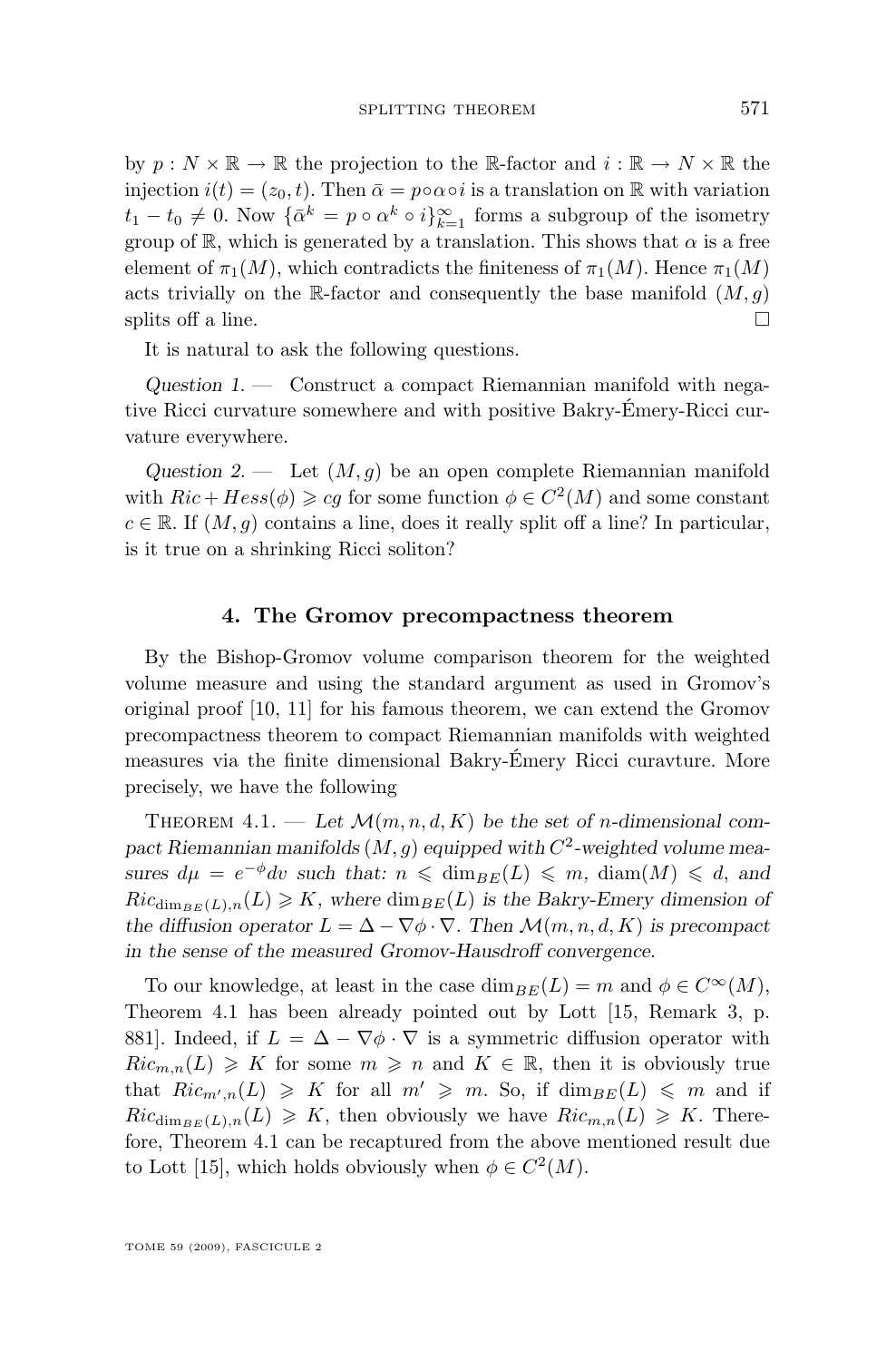#### BIBLIOGRAPHY

- <span id="page-10-0"></span>[1] D. Bakry & M. Émery, "Diffusions hypercontractives", in *Séminaire de probabilités, XIX, 1983/84*, Lecture Notes in Math., vol. 1123, Springer, Berlin, 1985, p. 177-206.
- [2] D. Bakry, "L'hypercontractivité et son utilisation en théorie des semigroupes", in *Lectures on probability theory (Saint-Flour, 1992)*, Lecture Notes in Math., vol. 1581, Springer, Berlin, 1994, p. 1-114.
- [3] D. Bakry & Z. Qian, "Volume comparison theorems without Jacobi fields", in *Current trends in potential theory*, Theta Ser. Adv. Math., vol. 4, Theta, Bucharest, 2005, p. 115-122.
- [4] A. L. Besse, *Einstein manifolds*, Ergebnisse der Mathematik und ihrer Grenzgebiete (3) [Results in Mathematics and Related Areas (3)], vol. 10, Springer-Verlag, Berlin, 1987, xii+510 pages.
- [5] E. Calabi, "An extension of E. Hopf's maximum principle with an application to Riemannian geometry", *Duke Math. J.* **25** (1958), p. 45-56.
- [6] J. CHEEGER  $\&$  D. GROMOLL, "The splitting theorem for manifolds of nonnegative Ricci curvature", *J. Differential Geometry* **6** (1971/72), p. 119-128.
- [7] J. Eschenburg & E. Heintze, "An elementary proof of the Cheeger-Gromoll splitting theorem", *Ann. Global Anal. Geom.* **2** (1984), no. 2, p. 141-151.
- [8] M. Fernández-López & E. García-Río, "A remark on compact Ricci solitons", *Math. Ann.* **340** (2008), no. 4, p. 893-896.
- [9] D. GILBARG & N. S. TRUDINGER, *Elliptic partial differential equations of second order*, second ed., Grundlehren der Mathematischen Wissenschaften [Fundamental Principles of Mathematical Sciences], vol. 224, Springer-Verlag, Berlin, 1983, xiii+513 pages.
- [10] M. Gromov, *Structures métriques pour les variétés riemanniennes*, Textes Mathématiques [Mathematical Texts], vol. 1, CEDIC, Paris, 1981, Edited by J. Lafontaine and P. Pansu, iv+152 pages.
- [11] M. Gromov, *Metric structures for Riemannian and non-Riemannian spaces*, Progress in Mathematics, vol. 152, Birkhäuser Boston Inc., Boston, MA, 1999, Based on the 1981 French original [ MR0682063 (85e:53051)], With appendices by M. Katz, P. Pansu and S. Semmes, Translated from the French by Sean Michael Bates, xx+585 pages.
- [12] X.-D. Li, "Liouville theorems for symmetric diffusion operators on complete Riemannian manifolds", *J. Math. Pures Appl. (9)* **84** (2005), no. 10, p. 1295-1361.
- [13] X.-M. Li, "On extensions of Myers' theorem", *Bull. London Math. Soc.* **27** (1995), no. 4, p. 392-396.
- [14] A. Lichnerowicz, "Variétés riemanniennes à tenseur C non négatif", *C. R. Acad. Sci. Paris Sér. A-B* **271** (1970), p. A650-A653.
- [15] J. Lott, "Some geometric properties of the Bakry-Émery-Ricci tensor", *Comment. Math. Helv.* **78** (2003), no. 4, p. 865-883.
- [16] G. Perelman, "The entropy forumla for the Ricci flow and its geometric applications", http://arXiv.org/abs/maths/0211159.
- [17] Z. Qian, "Estimates for weighted volumes and applications", *Quart. J. Math. Oxford Ser. (2)* **48** (1997), no. 190, p. 235-242.
- [18] R. Schoen & S.-T. Yau, *Lectures on differential geometry*, Conference Proceedings and Lecture Notes in Geometry and Topology, I, International Press, Cambridge, MA, 1994, Lecture notes prepared by Wei Yue Ding, Kung Ching Chang [Gong Qing Zhang], Jia Qing Zhong and Yi Chao Xu, Translated from the Chinese by Ding and S. Y. Cheng, Preface translated from the Chinese by Kaising Tso, v+235 pages.